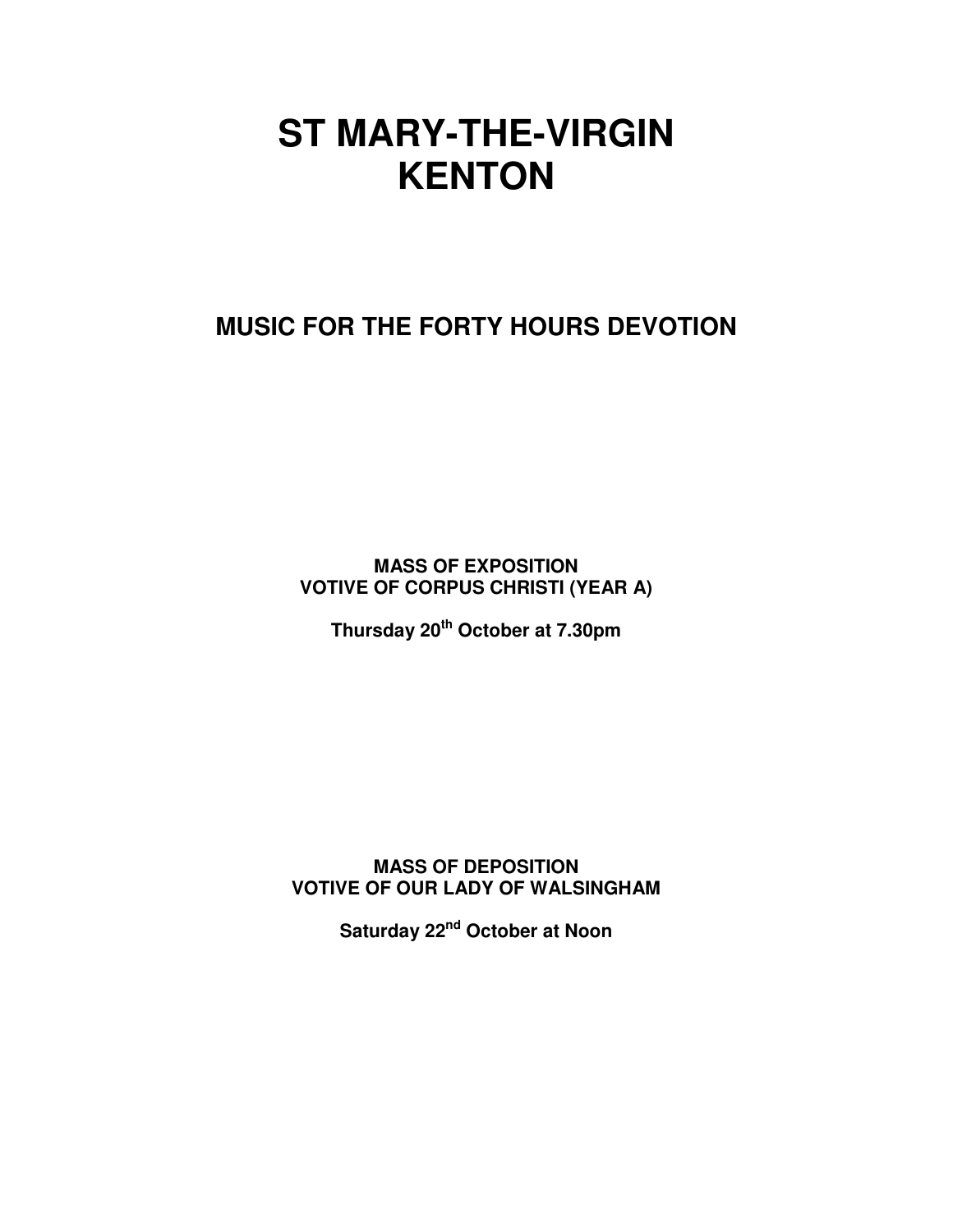## **MUSIC FOR THE FORTY HOURS DEVOTION**

#### **MASS OF EXPOSITION VOTIVE OF CORPUS CHRISTI (YEAR A) Thursday 20th October at 7.30pm**

Gradual

Introit 376 I heard the voice of Jesus say<br>
Psalm 147 Page 55 C Praise the Lord Jerusalem Page 55 O Praise the Lord, Jerusalem<br>None

Gospel Acclamation

 

Alleluia, Alleluia, Alleluia

I am the living bread which has come down from heaven, says the Lord.

Anyone who eats this bread will live for e - ver.

Alleluia, Alleluia, Alleluia

| Offertory<br>Communion | 295<br>406 (tune 374)                                                                                   | Let all mortal flesh keep silence<br>Lord teach us how to pray aright |
|------------------------|---------------------------------------------------------------------------------------------------------|-----------------------------------------------------------------------|
| At communion           | An upper room                                                                                           |                                                                       |
| Exposition             | 269 (tune 128(ii)) vv 5-6 O saving Victim                                                               |                                                                       |
| Setting                | Kyrie (Gregory Murray)<br>Gloria (New Lourdes)<br>Sanctus, Benedictus, Agnus Dei (Merbecke)<br>No Creed |                                                                       |